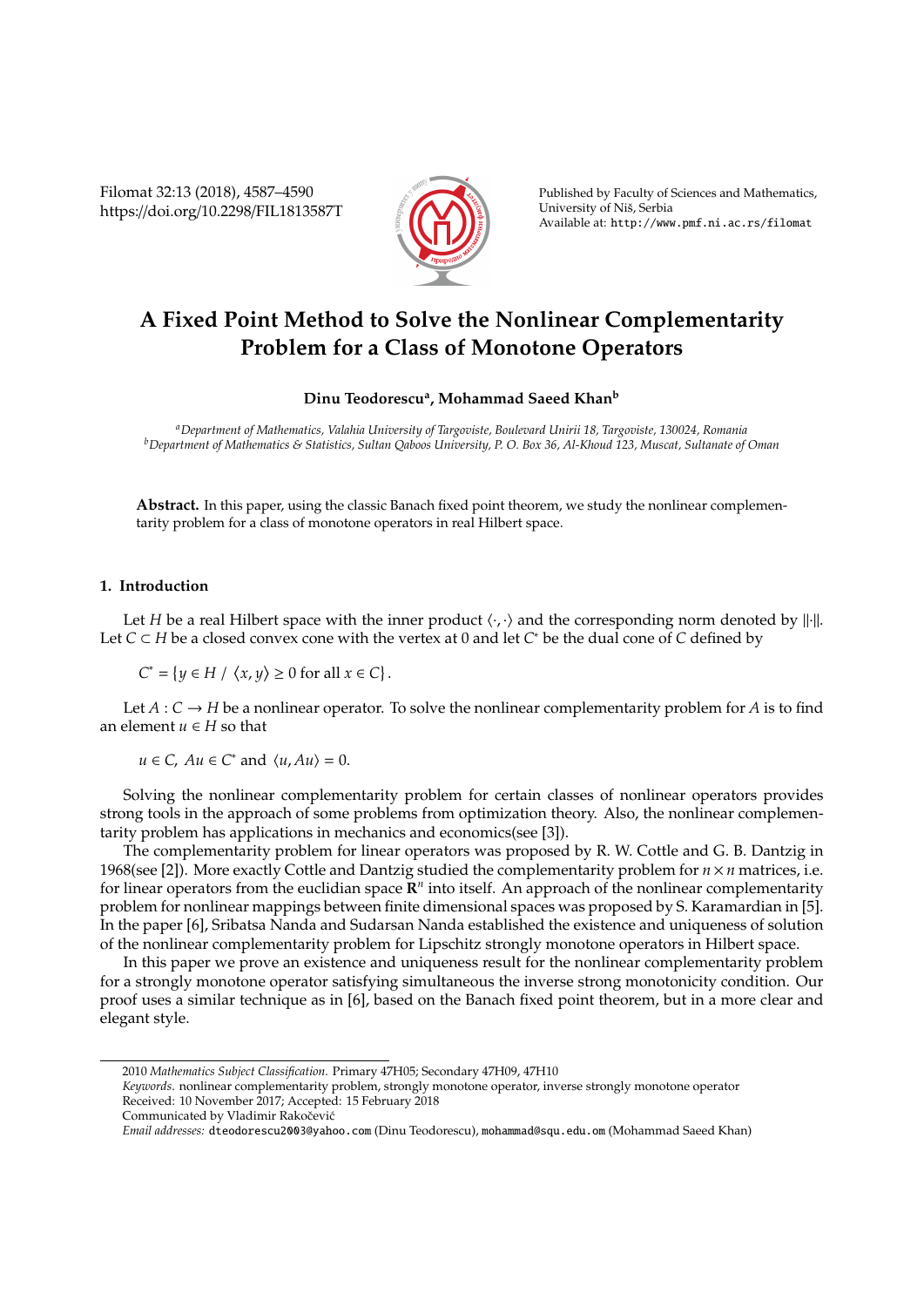#### **2. Preliminaries**

In the following *H* denotes a real Hilbert space with the inner product  $\langle \cdot, \cdot \rangle$  and the corresponding norm denoted by  $\|\cdot\|$ .

**Definition 2.1.** *Let*  $A: D(A) \subset H \rightarrow H$  *be an operator and*  $\alpha, \beta > 0$ *. A is said to be* 

*1*)  $\alpha$ -strongly monotone if  $\langle Ax - Ay, x - y \rangle \ge \alpha ||x - y||^2$  for all  $x, y \in D(A)$ *;*  $\mathsf{I}$ 

*2)* β-*inverse strongly monotone if*  $\langle Ax - Ay, x - y \rangle \ge \beta \left\| Ax - Ay \right\|$  $^{2}$  for all  $x, y \in D(A)$ ;

*3*) nonexpansive if  $||Ax - Ay|| \le ||x - y||$  for all  $x, y \in D(A)$ ;

*4)* firmly nonexpansive if  $\langle Ax - Ay, x - y \rangle \ge ||Ax - Ay||^2$  for all  $x, y \in D(A)$ .<br>Closely due to the Sebverstrip covality events finally nonexpressive appear

Clearly, due to the Schwartz inequality, every firmly nonexpansive operator is nonexpansive.

The definition of monotone operator was first given by Kachurovski[4] and iterative methods for strongly monotone operators in Hilbert space satisfying a Lipschitz condition were first given by Zarantonello [8] and Vainberg [7].(see Browder and Petryshyn[1]). The notion of inverse strongly monotone operator appears firstly in 1967(Browder and Petryshyn[1]).

To prove our main result we apply a technique used in the study of some variational inequalities and we need the notion of metric projection.

Let *K* be a closed convex nonempty subset of *H* and  $P_K$  be the metric projection onto *K*. The projection operator  $P_K$  is characterized by

$$
P_K x \in K : \langle P_K x - x, y - P_K x \rangle \ge 0 \text{ for all } y \in K.
$$

It follows from this characterization that for  $x, y \in H$ 

$$
\langle P_K x - P_K y, x - y \rangle
$$
  
=  $\langle P_K x - P_K y, x - P_K x \rangle + ||P_K x - P_K y||^2 + \langle P_K x - P_K y, P_K y - y \rangle$   
 $\ge ||P_K x - P_K y||^2$ ,

so  $P_K$  is a firmly nonexpansive operator, thus  $P_K$  is nonexpansive. Also  $||x - P_K x|| = d(x; K) = \inf\{||x - y|| / K\}$  $y \in K$ .

#### **3. Main Result**

In the paper [6] the authors prove the following result:

**Theorem 3.1.** Let  $C ⊂ H$  be a closed convex cone with the vertex at  $0, F : C → H$  be a c-strongly monotone and *k-lipschitzian operator*(*c*, *k* > 0)*. If k*<sup>2</sup> < 2*c* < *k* <sup>2</sup> + 1, *then the nonlinear complementarity problem for F has a unique solution.*

If *F* satisfies the conditions from the above theorem, using the Schwartz inequality we obtain

$$
c ||x - y||2 \le \langle Fx - Fy, x - y \rangle \le ||Fx - Fy|| \cdot ||x - y||
$$
  

$$
\le k ||x - y||2 \text{ for all } x, y \in C,
$$

thus *c*  $\leq$  *k*. Then *c*<sup>2</sup> < 2*c*, so *c*  $\in$  (0, 2). Now *k*<sup>2</sup> < 2*c* < 4 and we have necessarily *k*  $\in$  (0, 2).

If for example  $c = 1$ , from the condition  $k^2 < 2c < k^2 + 1$ , we have necessarily  $k \ge 1$  and  $k^2 < 2$ , so we obtain that  $k \in [1, \sqrt{2})$ .

Clearly the result obtained in [6] is not so general as it seems, because the authors ignore the necessary condition  $c \leq k$ .

Our result, presented below, relate to an operator satisfying simultaneous the  $\alpha$ -strong monotonicity condition and the *β*-inverse strong monotonicity condition, so the constants  $\alpha$  and  $\beta$  satisfy  $\alpha \leq \frac{1}{\beta}$ .

Now we are in position to give the main result of this paper: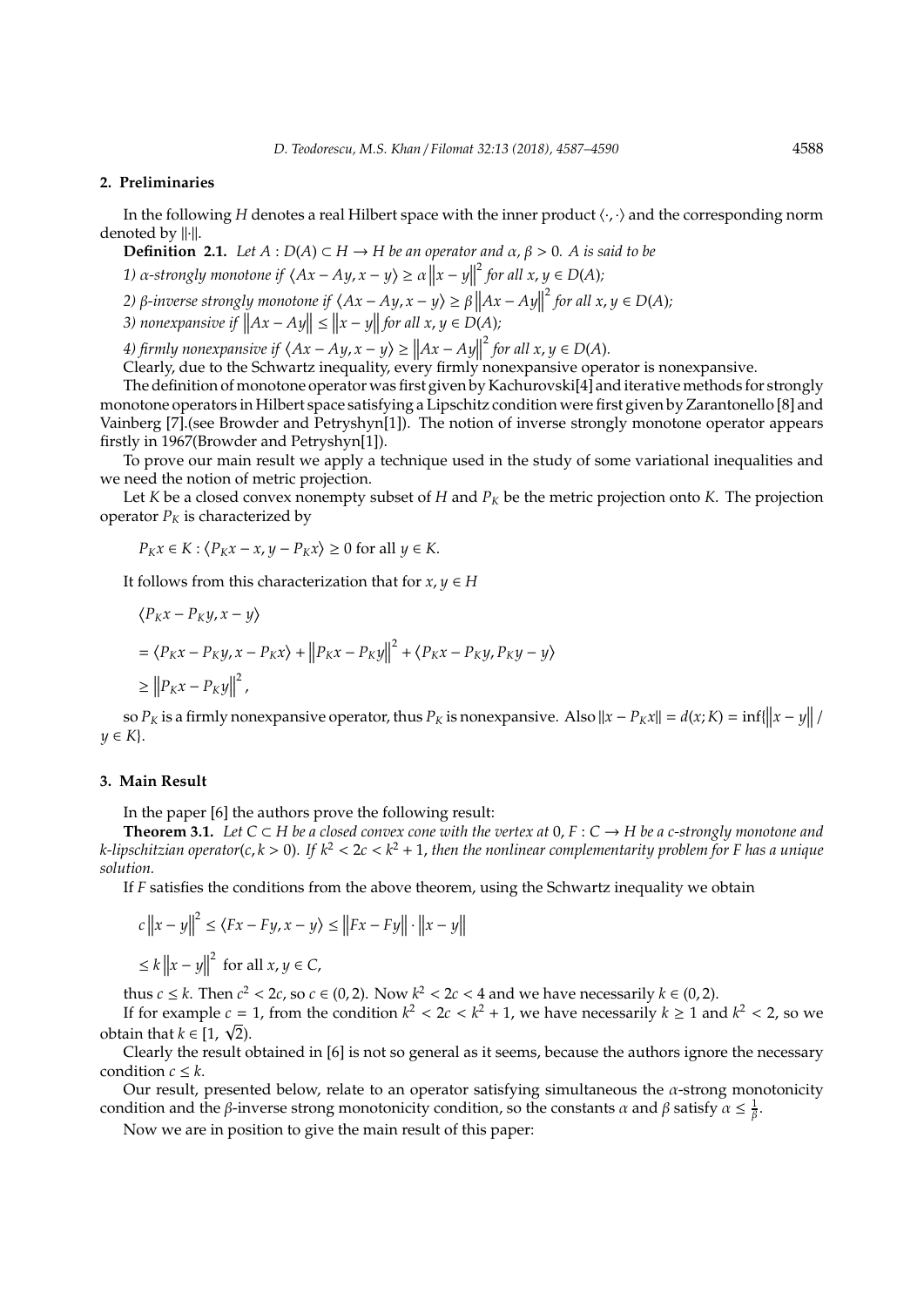**Theorem 3.2.** Let  $C \subset H$  be a closed convex cone with the vertex at 0,  $C^*$  be the dual cone of  $C$  and  $\alpha \in (0, \frac{1}{2}]$ , β ∈ [1, 2]. If *A* : *C* → *H is* α*-strongly monotone and* β*-inverse strongly monotone, then there exists a unique u* ∈ *C such that*

 $u \in C$ ,  $Au \in C^*$  *and*  $\langle u, Au \rangle = 0$ .

*Proof*. Let  $T: C \rightarrow C$  be the operator defined by

$$
Tx = P_C(x - Ax),
$$

where  $P_C$  is the projection operator onto *C*. From the properties of the projection operator we obtain:

$$
||Tx - Ty|| = ||P_C(x - Ax) - P_C(y - Ay)||
$$
  
\n
$$
\le ||(x - Ax) - (y - Ay)||
$$
  
\n
$$
= ||x - y - (Ax - Ay)||.
$$

It results that

$$
||Tx - Ty||^{2} \le ||x - y - (Ax - Ay)||^{2}
$$
  
=  $||x - y||^{2} + ||Ax - Ay||^{2} - 2 \langle Ax - Ay, x - y \rangle$ .

Now it follows from the assumptions from the hypothesis that

$$
||Tx - Ty||2
$$
  
\n
$$
\le ||x - y||2 + ||Ax - Ay||2 - \langle Ax - Ay, x - y \rangle - \langle Ax - Ay, x - y \rangle
$$
  
\n
$$
\le ||x - y||2 + ||Ax - Ay||2 - \alpha ||x - y||2 - \beta ||Ax - Ay||2
$$
  
\n
$$
= (1 - \alpha) ||x - y||2 + (1 - \beta) ||Ax - Ay||2.
$$

Necessarily  $\alpha \leq \frac{1}{\beta}$ , because the operator *A* satisfies simultaneous the *α*-strong monotonicity condition and the  $\beta$ -inverse strong monotonicity condition.

If  $\alpha \in (0, \frac{1}{2}], \beta \in [1, 2]$ , clearly we have  $\alpha \leq \frac{1}{\beta}$ ,  $1 - \alpha \in (0, 1)$  and  $1 - \beta \leq 0$ . Consequently we obtain

$$
||Tx - Ty||^{2} \le (1 - \alpha) ||x - y||^{2},
$$

thus

$$
\left\|Tx - Ty\right\| \le \sqrt{1 - \alpha} \left\|x - y\right\|
$$

for all  $x, y \in C$ .

for all  $x, y \in C$ .<br>So  $T : C \to C$  is a contraction(  $\sqrt{1 - \alpha} \in (0, 1)$  for  $\alpha \in (0, \frac{1}{2}]$ ) and, due to the Banach fixed point theorem, we conclude that *T* has a unique fixed point  $u \in C$ .

It follows from  $Tu = u = P_C(u - Au)$  that

$$
0 \le \langle P_C(u - Au) - u + Au, y - P_C(u - Au) \rangle = \langle Au, y - u \rangle \text{ for all } y \in C.
$$

Now we take  $y = 0 \in C$  and  $y = 2u \in C$  and we have

 $\langle Au, -u \rangle \ge 0$  and  $\langle Au, u \rangle \ge 0$ ,